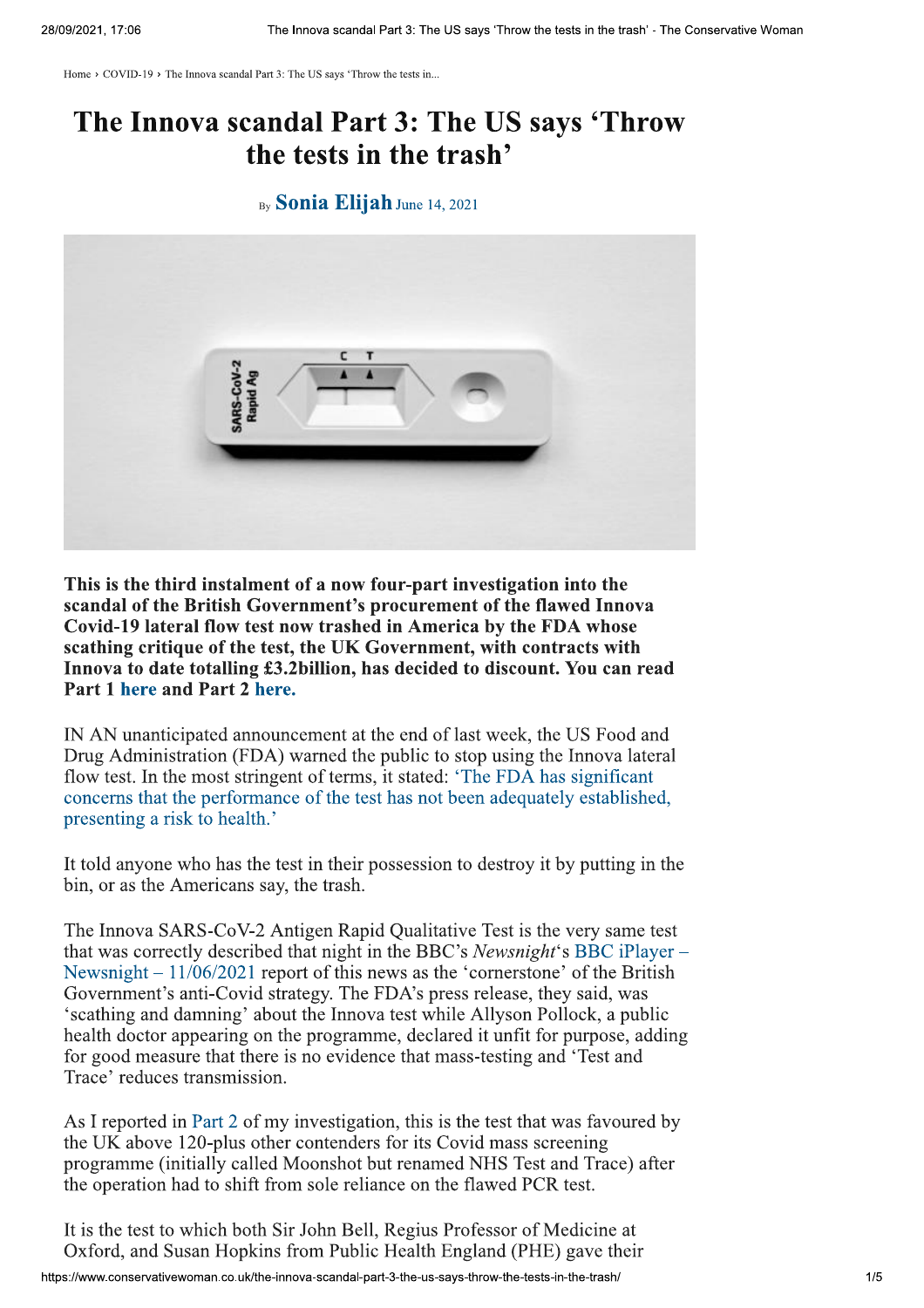28/09/2021, 17:06

imprimatur.

It is the test for which the Department of Health (DHSC) committed hundreds of millions of UK taxpayer pounds to a Californian start-up company some six/seven weeks *before* the clinical evaluation overseen by Sir John Bell was published or the piloting of the finally chosen Innova test completed.

It is also the test that made one brand new California-based company the largest single financial beneficiary of UK Covid contracts, for which the Government has committed £3.2 billion to date.

The FDA's press release reported that some weeks earlier, on April 23, 2021, Innova Medical Group (IMG) had sent a medical recall letter to all those using the Innova test manufactured between September 1, 2020 and March 3, 2021 as a result of which at least 77,339 of the Innova SARS-CoV-2 Antigen Rapid Qualitative Test in the US were recalled. The FDA identified this recall as a Class I recall, the most serious type of recall.

Curiously, the same type of test used in the UK, not in the thousands but in the hundreds of millions, has not been recalled. Millions have been purchased by our government since the April 23 recall. Is the UK test any way different? There is nothing to suggest that it is or that the same basis for recall does not exist in Britain.

The FDA criticised: 'Labelling distributed with certain configurations of the test includes performance claims that did not accurately reflect the performance estimates observed during the clinical studies of the tests'. It also stated that 'the performance characteristics of the test have not been adequately established. presenting a risk to health.'

This was the conclusion (and the concern) articulated by other experts in the UK about the test within days of the PHE Porton Down evaluation publication early last November – expert criticism that the DHSC ignored, as I reported in Part 2.

In fact key limitations of the test were acknowledged by the manufacturer and are to be found in the original instructions for use of the Innova SARS-CoV-2 Antigen Rapid Qualitative Test. Namely that it was only ever intended for use in patients with Covid-19 symptoms (i.e. symptomatic patients) meaning that the Innova SARS-CoV-2 rapid antigen test was never designed to screen the asymptomatic but only to detect active infections (when symptoms are present).

The instructions say: 'The SARS-CoV-2 Antigen Rapid Qualitative Test is  $\dots$ intended for the qualitative detection of nucleocapsid antigens from SARS-CoV-2 in human nasal swabs or throat swabs from individuals who are suspected of COVID-19 by their healthcare provider, within the first five days of the onset of symptoms.' [Punctuation as in the leaflet.]

This of course makes a complete mockery of the UK government's Test and Trace mass screening intention, and of their fundamental justification for buying 20 million of these tests in October 2020 (prior to the test's evaluation) and sundquent purchase of millions more, all with the main intention to catch infections in asymptomatic people (those showing no symptoms)!

The Innova tests, however, were repackaged for the NHS with a different version of the instructions, which stated (in the November 24, 2020 NHS) version):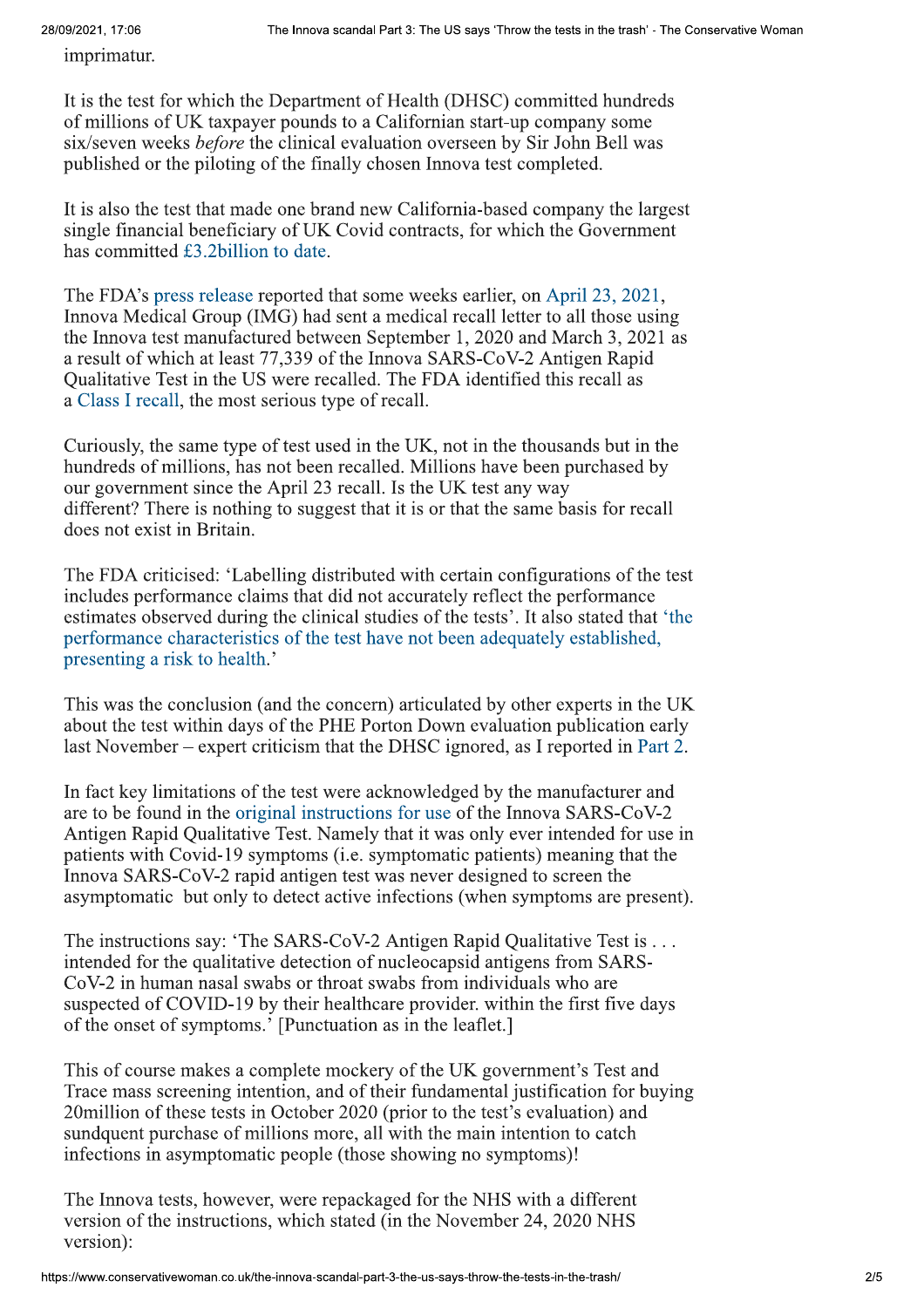. You can use this self-test kit if you have symptoms or if you are asymptomatic (you do not have symptoms).'

Alarmingly, the NHS instructions have been updated since then, with the removal of the referenced sentence above in the January 16, 2021 version.

The original Innova instructions also state that the test 'is intended for use by trained clinical laboratory personnel . . . and individuals similarly trained in point of care settings.'

In the NHS Test and Trace version, the test is intended for use by any member of the public aged 12-plus.

Included in the original Innova instructions are the limitations of the procedure. These are omitted in the NHS version.

The Innova instructions say:<br>The Innova instructions say:<br>https://www.conservativewoman.co.uk/the-innova-scandal The Innova instructions say: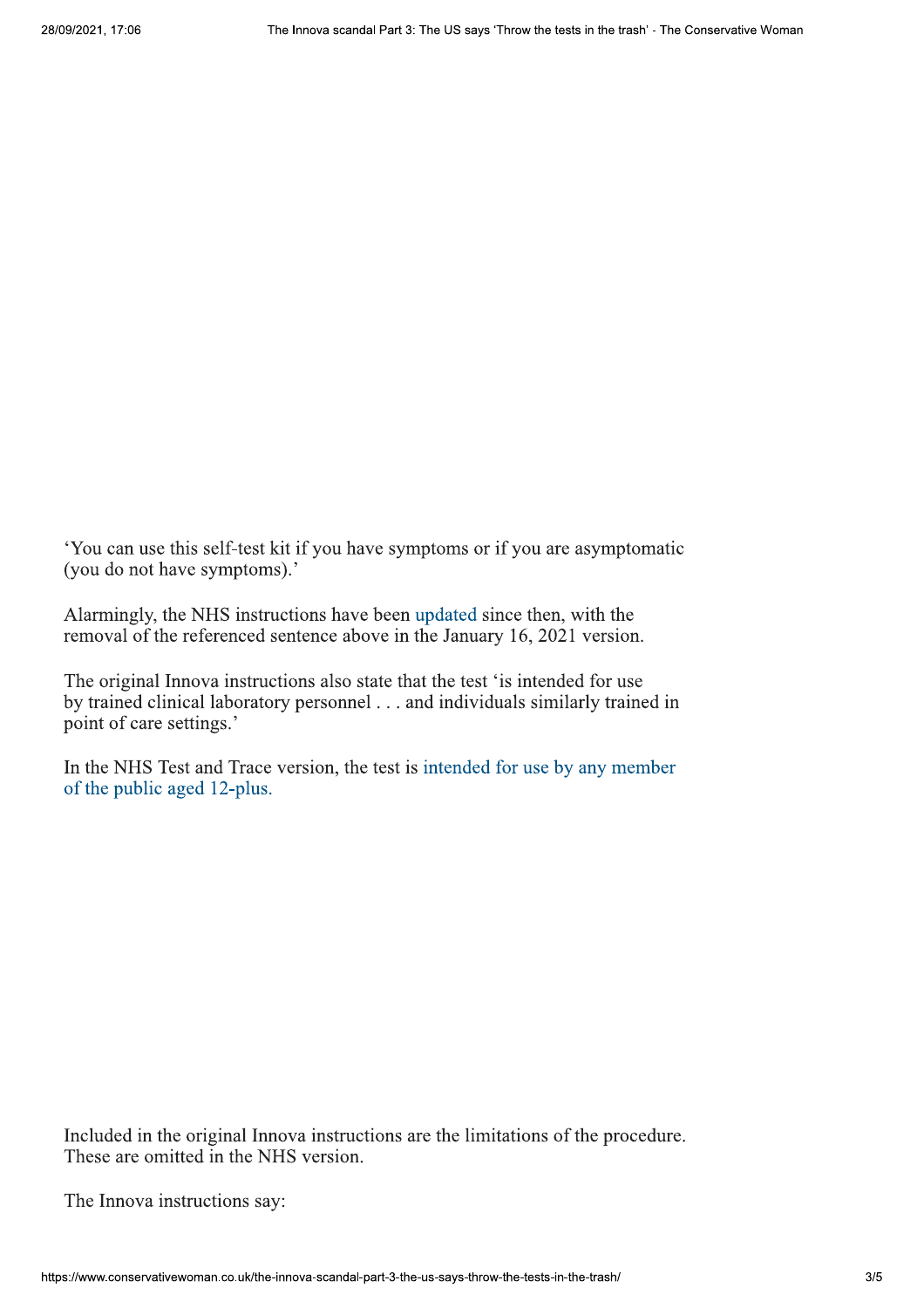1. Clinical performance was evaluated with frozen samples, and test performance may be different with fresh samples.

2. Users should test specimens as quickly as possible after specimen collection.

3. Positive test results do not rule out co-infections with other pathogens.

4. Results from SARS-CoV-2 Antigen Rapid Qualitative Test should be correlated with the clinical history, epidemiological data, and other data available to the clinician evaluating the patient.

5.A false-negative test result may occur if the level of viral antigen in a sample is below the detection limit of the test or if the sample was collected or transported improperly; therefore, a negative test result does not eliminate the possibility of SARS-CoV-2 infection.

This disparity was picked up by the *Daily Mail* in January, which headlined its article: 'Department of Health puts NHS branding on rapid Covid tests so it can get around manufacturer's instructions that people should NOT swab themselves.'

Scandalously the government appear to have ignored this, spending further millions with Innova for school and home testing.

The *Telegraph* also noted a 'confusion' with the conflicting instructions for use, reporting that the 'Chinese-made lateral flow tests handed to millions of schoolchildren' included the original manufacturer's instructions inside the box. The paper said the 'out of date' instructions 'erroneously' stated that the tests were for use by people 'suspected of Covid-19 by their healthcare provider'.

Had the *Telegraph* pursued their investigations in the way they should, they would have found that the original manufacturer (Xiamen Biotime Biotechnology sold through Innova) did *not* make a mistake.

The instructions were *not* out of date – the only factor that had changed was the Government's mendacious 'repurposing' of the test to catch virus infections in asymptomatic individuals, which they chose  $-$  without evidence  $-$  to believe comprised in one of every three Covid carriers.

The *Telegraph* article went on to state that the official guidelines are that \*people with symptoms are supposed to get a PCR laboratory test, the results of which are reported automatically, triggering the contact tracing process'.

This still contradicts the NHS instructions which are that Innova test is to be used in both the asymptomatic and symptomatic.

The Telegraph quoted a Downing Street spokes man as saying that lateral flow tests had been 'rigorously evaluated and we believe they are both accurate and incredibly useful in terms of being able to spotasymptomatic cases of the virus'.

The truth is as Professor Allyson Poll<br>paper: 'The whole mass testing program<br>antithesis of good public health practically<br>https://www.conservativewoman.co.uk/the-innova-scandal The truth is as Professor Allyson Pollock of Newcastle University told the paper: 'The whole mass testing programme is confusing, chaotic and the antithesis of good public health practice.